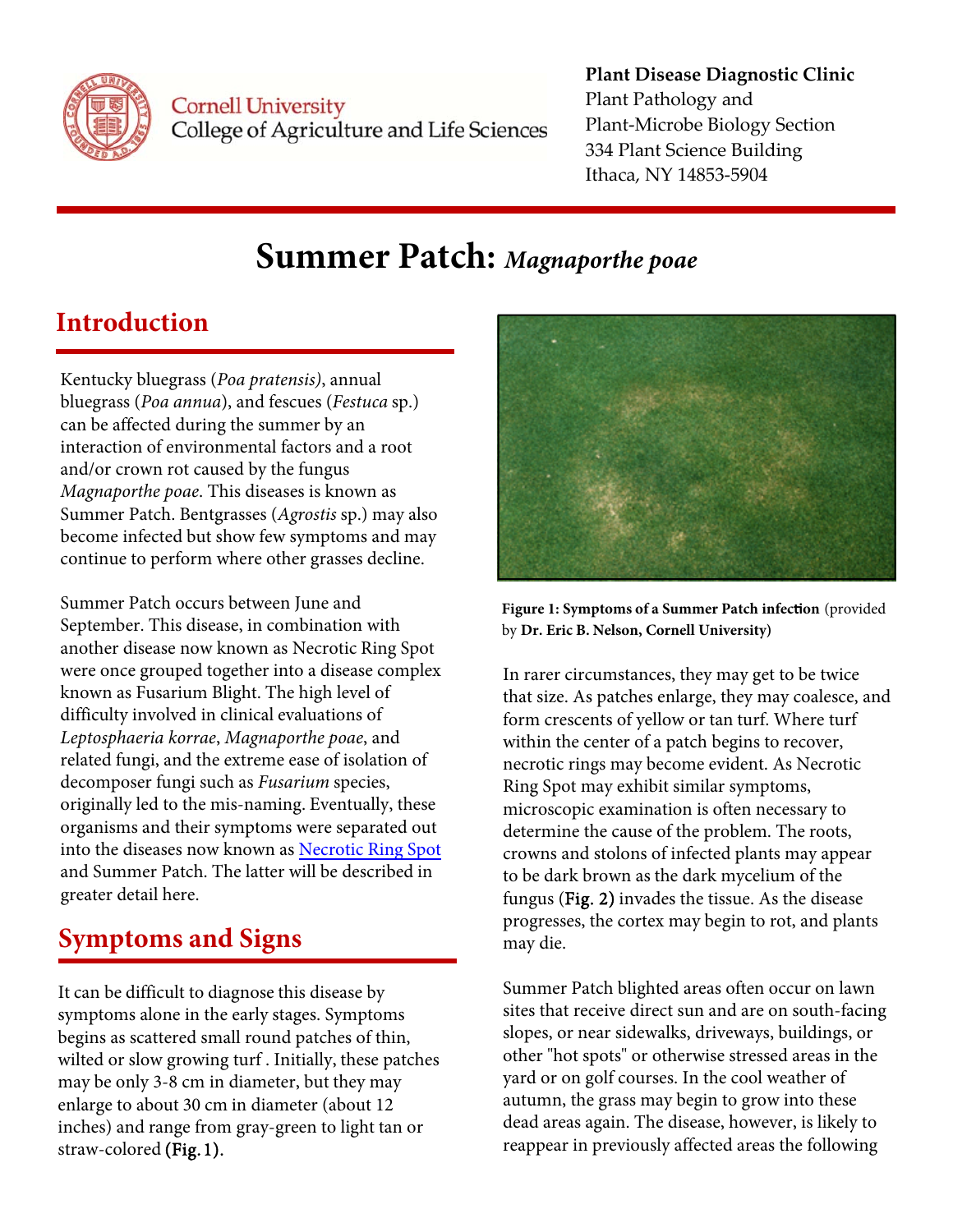summer, and to increase in intensity. Summer patch usually occurs during the hotter periods (June, July, August) of the year. Summer patch is less of a problem during cool summers with adequate rainfall.



**Figure 2: Dark Hyphae strand running through a root.**  (provided by **APS Press)** 

### **Disease Cycle**

 takes place in late spring when soil temperatures The fungus, *Magnaporthe poae,* survives unfavorable conditions as mycelium in infected plant tissue or plant debris. The optimum temperature for fungal growth is 28° C. Infection reach 19-20° C. Spread during the growing season occurs as the fungus grows between roots. Symptoms may not be evident until the temperature increases very drastically during wet weather. The pathogen may also be spread by movement of infected plant material and on mechanical equipment.

#### **Management Strategies**

The primary stresses that influence disease development include excesses of thatch, fertilizer, and turf canopy temperature, as well as incorrect timing of fertilizer applications, low mowing height, and pH extremes. Each of these stresses can be reduced through appropriate cultural practices described below.

Disease severity may worsen at a higher pH, so try to maintain the pH of the soil and rhizosphere at 5.5 to 6.0. Use an acidifying fertilizer where the pH is above 6.0, and try to avoid the use of products that may raise the pH.

 will tend to stimulate the disease. Therefore, For most bluegrass lawns, two to five lbs of nitrogen/1000 sq. ft. is sufficient. Apply this in a fertilizer balanced by phosphorus and potassium. Do not apply even small amounts of fertilizer during the June-August stress period because this fertilize only in autumn (September through November) and in late spring (May).

 of 15 to 20 cm every 7-10 days during the dry Deep watering is essential for proper root growth. Water the soil under disease-prone areas to a depth periods of the summer. Soaker hoses are very useful for supplementary watering on steeper slopes where other sprinklers are inefficient. The harmful effects of excessive temperature can be reduced by a light sprinkling of the surface at mid-day.

Proneness to disease in turf is increased as the cutting height is decreased. Cut lawns at 5 to 10 cm height, and often enough so that less than 1/3 of the leaf blade is removed during each mowing.

Thatch (the layer of organic matter between the mineral soil and the green grass) should be no more than 1.5 cm (1/2 inches) in thickness. Thatch can be removed by vertical slicing machines and/or aeration during the spring and early fall. Over a longer period thatch will be reduced by using the cultural practices discussed above.

Kentucky bluegrass cultivars such as *Adelphi, America, Aspen, Columbia, Eclipse, Glade, Midnight, Nassau, Parade, Ram I, Sydsport, Touchdown, Vantage, Windsor*, and *Victa* are less susceptible to summer patch than others. Blend seed of resistant cultivars with that of one or more otherwise desirable cultivars. Blending 10-15% (by weight) of perennial ryegrass seed into bluegrass seed will prevent this disease from occurring. Ryegrass can also be seeded into existing lawns.

Chemical treatment is efficient only when the previously mentioned cultural practices are first used. Furthermore, applications must be made before the crown rot develops sufficiently to cause visual symptoms of the disease.